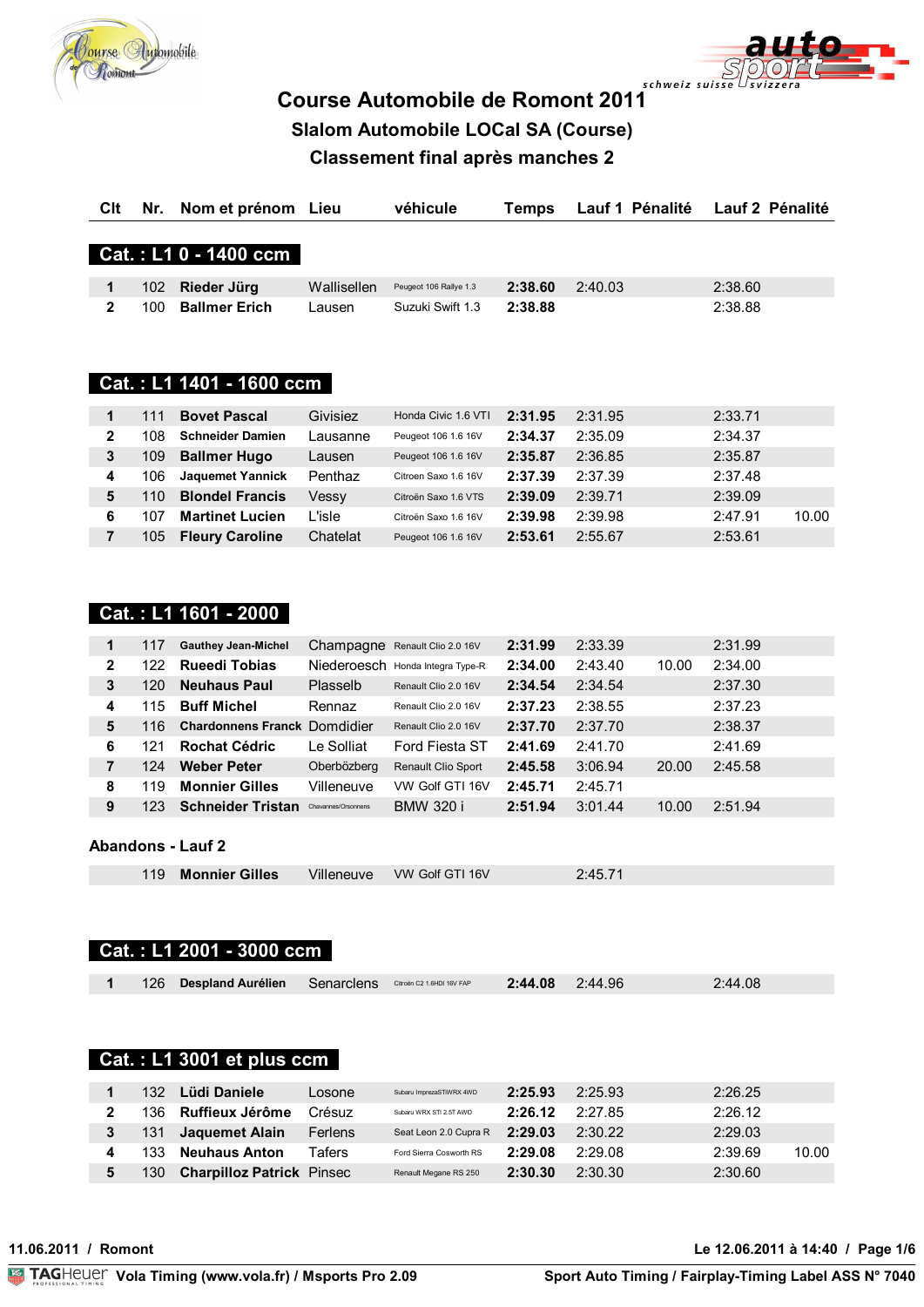| Clt          | Nr. | Nom et prénom                  | Lieu              | véhicule               | Temps   | Lauf 1 Pénalité |       |         | Lauf 2 Pénalité |
|--------------|-----|--------------------------------|-------------------|------------------------|---------|-----------------|-------|---------|-----------------|
|              |     |                                |                   |                        |         |                 |       |         |                 |
|              |     | Cat.: L2 0 - 1400 ccm          |                   |                        |         |                 |       |         |                 |
| 1            | 203 | <b>Schuhmacher Ulrich</b>      | Ueken             | Citroën AX 14 GTI      | 2:38.98 | 2:38.98         |       | 2:39.32 |                 |
| $\mathbf{2}$ | 205 | Kilchoer Stéphane              | Farvagny-le-petit | Peugeot 106 Rallye 1.3 | 2:41.24 | 2:43.14         |       | 2:41.24 |                 |
| 3            | 204 | Steiner Frédéric               | Payerne           | <b>VW Polo</b>         | 2:43.74 | 2:45.02         |       | 2:43.74 |                 |
| 4            | 202 | <b>Gavillet Pierre</b>         | Esmonts           | Fiat Panda 1.4 16V     | 2:44.98 | 2:46.96         |       | 2:44.98 |                 |
| 5            | 101 | <b>Newton Warren</b>           | Geneve            | Suzuki Swift 1.3 4WD   | 2:48.93 | 2:58.92         | 10.00 | 2:48.93 |                 |
| 6            | 201 | <b>Savoy Maurice</b>           | Attalens          | Suzuki Swift 1.3 GTi   | 2:49.71 |                 |       | 2:49.71 |                 |
| 7            | 200 | <b>Mesot Jean-Louis</b> Morges |                   | Smart forfour 1.0 47kW | 3:10.30 | 3:10.30         |       | 3:10.70 |                 |
|              |     |                                |                   |                        |         |                 |       |         |                 |
|              |     | Disqualifiés - Lauf 1          |                   |                        |         |                 |       |         |                 |
|              | 201 | <b>Savoy Maurice</b>           | Attalens          | Suzuki Swift 1.3 GTi   |         |                 |       | 2:49.71 |                 |

## Cat.: L2 1401 - 1600 ccm

|   | 208 | Pilia Ouilian                   | Vessy          | Peugeot 106 1.6 16V    | 2:26.99 | 2:28.02 |       | 2:26.99 |
|---|-----|---------------------------------|----------------|------------------------|---------|---------|-------|---------|
| 2 | 207 | Meier Jürg                      | Baltenswil     | Honda Civic 1.6i V-TFC | 2:32.47 | 2:32.47 |       | 2:34.16 |
| 3 | 206 | <b>Corthésy David</b>           | Lausanne       | Citroën Saxo 1.6 16V   | 2:35.80 | 2:38.40 |       | 2:35.80 |
| 4 | 213 | <b>Burnier Jean-François</b>    | Montricher     | Citroën Saxo 1.6 16V   | 2:41.13 | 2:50.20 | 10.00 | 2:41.13 |
| 5 | 249 | <b>Vonlanthen Johan Autigny</b> |                | Honda Civic 1.6 VTI    | 2:42.56 | 2:44.30 |       | 2:42.56 |
| 6 | 209 | <b>Santos Daniel</b>            | <b>Billens</b> | Peugeot 106 1.6        | 2:49.55 | 2:50.85 |       | 2:49.55 |
|   | 212 | <b>Vestner Sarah</b>            | Hallau         | Peugeot 106 1.6 16V    | 2:54.38 | 3:05.79 |       | 2:54.38 |

### Cat.: L2 1601 - 2000 ccm

| 231 | <b>Icmen Josef</b>         | <b>Biel</b>     | Opel Astra F20             | 2:24.85 | 2:26.55 |       | 2:24.85 |       |
|-----|----------------------------|-----------------|----------------------------|---------|---------|-------|---------|-------|
| 234 | <b>Mantadakis losif</b>    | Kloten          | Renault Clio 2.0 16v       | 2:26.13 | 2:26.78 |       | 2:26.13 |       |
| 217 | <b>Barraud Alain</b>       | Echandens       | Renault Clio 2.0 16V       | 2:26.35 | 2:28.58 |       | 2:26.35 |       |
| 218 | <b>Blum Hansueli</b>       | Wetzikon        | Lotus Elise                | 2:27.53 | 2:28.40 |       | 2:27.53 |       |
| 221 | <b>Mantadakis Georgios</b> | Oberengstringen | Renault Clio 2.0 16V       | 2:28.34 | 2:28.75 |       | 2:28.34 |       |
| 230 | <b>Gunziger Patrick</b>    | Orpund          | Opel Astra F20             | 2:30.88 | 2:30.88 |       | 2:31.42 |       |
| 223 | Fama Johnny                | La Sarraz       | Renault Mégane 2.0 16V     | 2:31.81 | 2:32.78 |       | 2:31.81 |       |
| 236 | <b>Maurer Naim</b>         | Bern            | Opel Kadett E GSI 16       | 2:32.20 | 2:32.97 |       | 2:32.20 |       |
| 238 | <b>Miglierina Edi</b>      | Nidau           | Lotus Elise 111 S          | 2:32.22 | 2:32.22 |       | 2:39.65 | 10.00 |
| 240 | <b>Ricci Lucien</b>        | Marin           | Lotus Elise                | 2:32.24 | 2:33.85 |       | 2:32.24 |       |
| 225 | <b>Frossard Ralph</b>      | <b>Bulle</b>    | Renault Clio 2.0 16V       | 2:35.47 | 2:37.45 |       | 2:35.47 |       |
| 220 | <b>Conus Samuel</b>        | Romont          | <b>BMW 318 iS</b>          | 2:35.75 | 2:35.75 |       | 2:47.97 | 10.00 |
| 215 | <b>Achermann Marc</b>      | Vitznau         | Honda Civic Type R 3dr     | 2:36.03 | 2:36.03 |       | 2:44.72 | 10.00 |
| 229 | <b>Gueniat Yolanda</b>     | Wernetshausen   | Lotus Elise                | 2:37.22 | 2:56.80 | 10.00 | 2:37.22 |       |
| 246 | <b>Thuner Christophe</b>   | Genève          | <b>VW Golf</b>             | 2:38.44 | 2:40.21 |       | 2:38.44 |       |
| 224 | <b>Favre Jeremy</b>        | Chatel-st-Denis | Renault Clio 2.0 16V       | 2:38.66 | 2:42.12 |       | 2:38.66 |       |
| 226 | <b>Gauthey Théo</b>        | Yverdon         | Renault Clio Williams 16 V | 2:38.96 | 2:40.57 |       | 2:38.96 |       |
| 216 | <b>Barras Loïc</b>         | Ursy            | VW Golf GTI 16V            | 2:40.15 | 2:42.15 |       | 2:40.15 |       |
| 241 | Savioz Kévin               | Saxon           | Peugeot 306 2.0 GTI 6      | 2:43.80 | 2:46.80 |       | 2:43.80 |       |
| 222 | <b>Depraz Christian</b>    | Denges          | Mitsubishi Eclipse GS 16V  | 2:43.93 | 2:46.45 |       | 2:43.93 |       |
| 245 | <b>Suter Thomas</b>        | Wil             | VW Scirocco 53 16V         | 2:46.02 | 2:46.02 |       | 2:46.04 |       |
| 243 | <b>Schnegg Yan</b>         | Oppens          | VW Golf                    | 2:47.38 | 2:50.03 |       | 2:47.38 |       |
| 232 | <b>Levrat Rachel</b>       | Vuarmarens      | <b>BMW 318is</b>           | 2:55.15 | 3:00.68 |       | 2:55.15 |       |
| 228 | <b>Gillabert Murielle</b>  | Sierre          | Honda Civic Type R 2.0     | 2:57.75 | 2:59.24 |       | 2:57.75 |       |
|     |                            |                 |                            |         |         |       |         |       |

11.06.2011 / Romont

Le 12.06.2011 à 14:40 / Page 2/6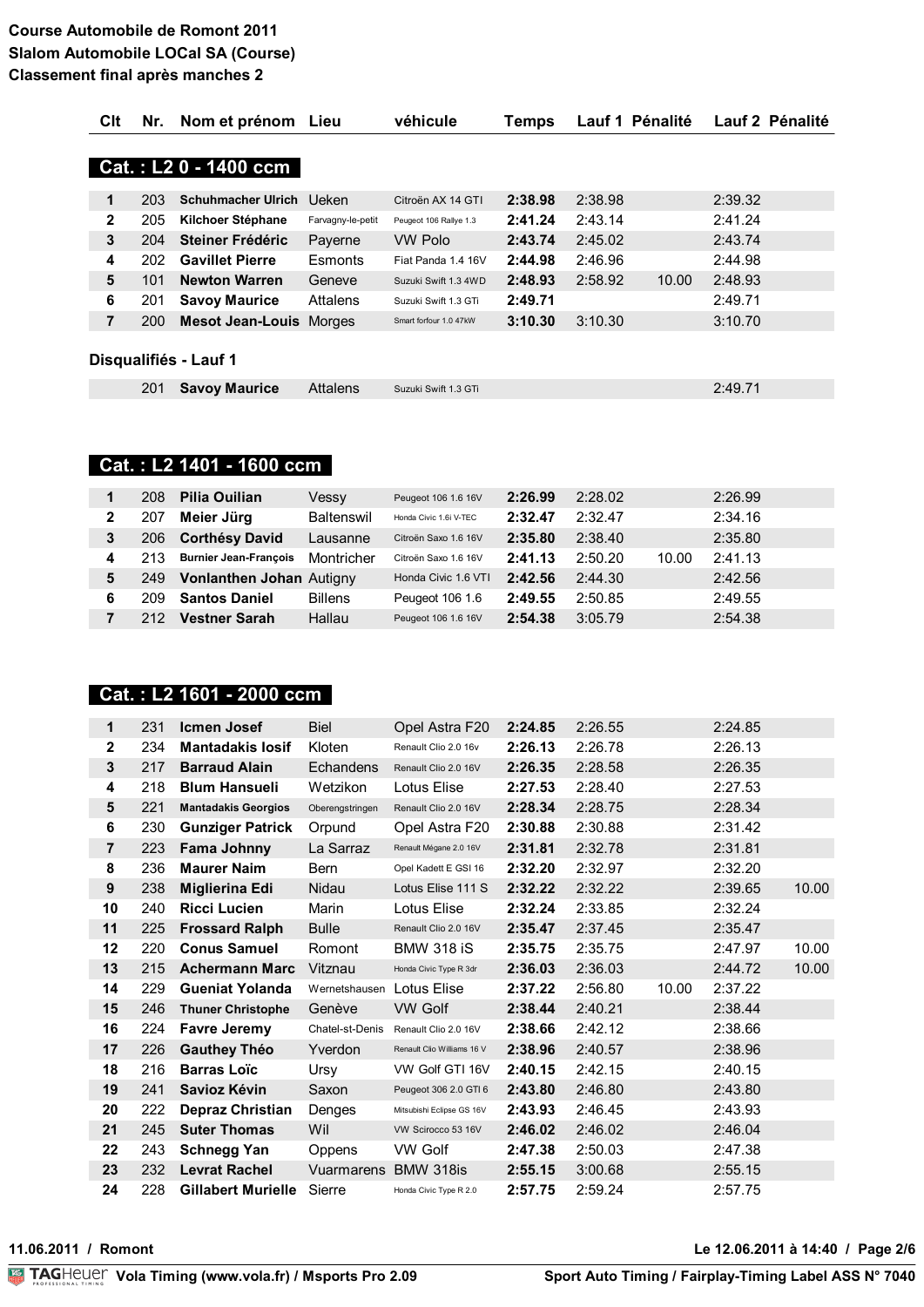| CIt          | Nr. | Nom et prénom            | Lieu              | véhicule                      | ⊺emps   | Lauf 1 Pénalité |       |         | Lauf 2 Pénalité |
|--------------|-----|--------------------------|-------------------|-------------------------------|---------|-----------------|-------|---------|-----------------|
|              |     |                          |                   |                               |         |                 |       |         |                 |
|              |     | Cat.: L2 2001 - 3000 ccm |                   |                               |         |                 |       |         |                 |
|              |     |                          |                   |                               |         |                 |       |         |                 |
| $\mathbf{1}$ | 252 | <b>Ottavio Stevan</b>    | St. Antonio       | BMW M3                        | 2:30.80 | 2:30.80         |       | 2:38.68 | 10.00           |
| $\mathbf{2}$ | 253 | <b>Studer Maude</b>      | La Chaux-de-Fonds | Mini Cooper S                 | 2:35.52 | 2:36.78         |       | 2:35.52 |                 |
| 3            | 254 | <b>Candido Renato</b>    |                   | Massonnens Skoda Fabia 1.9TDI | 2:40.58 | 2:41.09         |       | 2:40.58 |                 |
| 4            | 137 | <b>Meylan Valentin</b>   | ∟e Sentier        | VW Golf GTI G60               | 2:43.61 | 2:44.69         |       | 2:43.61 |                 |
| 5            | 251 | <b>Meylan Adrien</b>     | Penthaz           | BMW 325 i touring             | 2:43.66 | 2:55.96         | 10.00 | 2:43.66 |                 |
|              |     |                          |                   |                               |         |                 |       |         |                 |

## Cat.: L2 3001 et plus ccm

| 1            | 256 | <b>Clement Christian Schmerikon</b> |                  | Toyota Celica 2000 GT Coup | 2:21.99 | 2:21.99 |       | 2:22.18 |       |
|--------------|-----|-------------------------------------|------------------|----------------------------|---------|---------|-------|---------|-------|
| $\mathbf{2}$ | 260 | <b>Sarrasin Eddy</b>                | Vollèges         | Subaru Impreza 2.0 4WD     | 2:31.39 | 2:34.93 |       | 2:31.39 |       |
| 3            | 257 | <b>Curchod Sébastien</b>            | St-légier        | Ford Focus RS              | 2:31.79 | 2:32.69 |       | 2:31.79 |       |
| 4            | 255 | Savoy Joël                          | Attalens         | Ford Focus RS              | 2:32.15 | 2:34.81 |       | 2:32.15 |       |
| 5            | 261 | <b>Vogel Pierre</b>                 | Rennaz           | Porsche 911 Carrera 2      | 2:32.76 | 2:32.76 |       | 2:34.95 |       |
| 6            | 259 | Reis Sébastien                      | Granges-Marnand  | Ford Focus RS              | 2:42.91 | 2:43.31 |       | 2:42.91 |       |
| 7            | 264 | Metraux Nathanaël                   | Vallorbe         | Nissan 200 SX              | 2:50.37 | 2:53.17 |       | 2:50.37 |       |
| 8            | 134 | <b>Stucki Brian</b>                 | Eclépens         | <b>VW Golf</b>             | 2:57.89 | 3:09.15 | 10.00 | 2:57.89 |       |
| 9            | 263 | <b>Courtet Vincent</b>              | Villaraboud      | Nissan 200 SX              | 3:09.52 | 3:25.02 | 10.00 | 3:09.52 | 10.00 |
| 10           | 258 | <b>Meyer Damien</b>                 | La Tour-de-Trême | Nissan 200 SX              | 3:28.05 | 3:28.05 | 30.00 |         |       |
|              |     |                                     |                  |                            |         |         |       |         |       |
|              |     | Disqualifiés - Lauf 2               |                  |                            |         |         |       |         |       |
|              | 258 | <b>Mever Damien</b>                 | La Tour-de-Trême | Nissan 200 SX              |         | 3:28.05 | 30.00 |         |       |

## Cat.: L2 Roadster 0 - 3500 ccm

|  | 1 271 Golay Philippe Montricher Caterham Seven CSR 200 2:23.37 2:24.37 |                                                                      |  | 2:23.37 |
|--|------------------------------------------------------------------------|----------------------------------------------------------------------|--|---------|
|  | 2 270 Gohl Daniel                                                      | Richterswil Caterham SuperSeven 2.0-16 2:28.16 2:37.42 10.00 2:28.16 |  |         |

## Cat.: SUZUKI Grand Prix 0 - 1600 ccm

| 1            | 504 | Eggenberger Fabian      | Zürich            | Suzuki Swift Sport 1.6 | 2:30.25 | 2:30.36 |       | 2:30.25 |       |
|--------------|-----|-------------------------|-------------------|------------------------|---------|---------|-------|---------|-------|
| $\mathbf{2}$ | 511 | <b>Fehr Sandro</b>      | Rorschacherberg   | Suzuki Swift Sport 1.6 | 2:30.40 | 2:40.66 | 10.00 | 2:30.40 |       |
| 3            | 501 | <b>Flammer Patrick</b>  | Glarus            | Suzuki Swift Sport 1.6 | 2:30.90 | 2:30.90 |       | 2:30.96 |       |
| 4            | 512 | <b>Gerber Meverick</b>  | Reutigen          | Suzuki Swift Sport 1.6 | 2:33.23 | 2:35.99 |       | 2:33.23 |       |
| 5            | 507 | <b>Gerber Thomas</b>    | Seftigen          | Suzuki Swift Sport 1.6 | 2:33.44 | 2:34.45 |       | 2:33.44 |       |
| 6            | 210 | <b>Saurer Armin</b>     | Gunten            | Suzuki Swift Sport 1.6 | 2:34.07 | 2:34.95 |       | 2:34.07 |       |
| 7            | 500 | <b>Spirgi Dieter</b>    | Frenkendorf       | Suzuki Swift Sport 1.6 | 2:34.40 | 2:34.40 |       | 2:34.91 |       |
| 8            | 505 | <b>Plattner Rolf</b>    | Münchenstein      | Suzuki Swift Sport 1.6 | 2:35.76 | 2:35.76 |       | 2:53.47 | 10.00 |
| 9            | 506 | <b>Bleiker Bruno</b>    | <b>Bütschwil</b>  | Suzuki Swift Sport 1.6 | 2:36.08 | 2:36.27 |       | 2:36.08 |       |
| 10           | 503 | <b>Achermann Philip</b> | <b>Bottmingen</b> | Suzuki Swift Sport 1.6 | 2:36.40 | 2:37.55 |       | 2:36.40 |       |
| 11           | 502 | <b>Gerber Bruno</b>     | Reutigen          | Suzuki Swift Sport 1.6 | 2:37.91 | 2:39.12 |       | 2:37.91 |       |
| 12           | 508 | <b>Lee Christian</b>    | Eglisau           | Suzuki Swift Sport 1.6 | 2:40.46 | 2:40.80 |       | 2:40.46 |       |
| 13           | 509 | <b>Gretener Marcel</b>  | Auw               | Suzuki Swift Sport 1.6 | 2:41.12 | 2:41.12 |       | 2:41.72 |       |
| 14           | 510 | Glesser Rebecca         | Roggwil           | Suzuki Swift Sport 1.6 | 2:42.45 | 2:45.07 |       | 2:42.45 |       |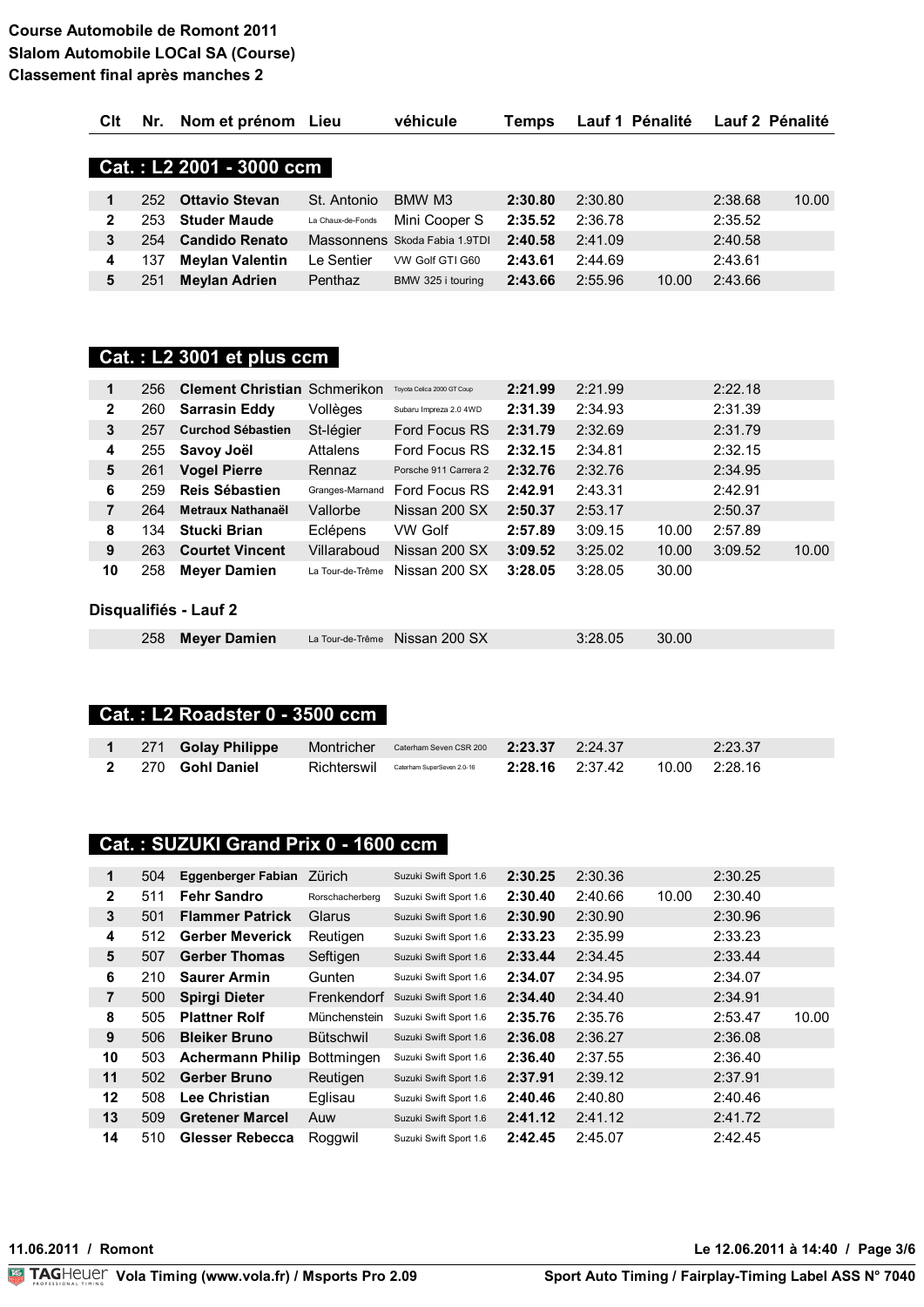| Clt            | Nr. | Nom et prénom Lieu                     |                        | véhicule               | <b>Temps</b> | Lauf 1 Pénalité | Lauf 2 Pénalité |       |
|----------------|-----|----------------------------------------|------------------------|------------------------|--------------|-----------------|-----------------|-------|
|                |     |                                        |                        |                        |              |                 |                 |       |
|                |     | Cat.: Porsche Slalom Cup, Gr.1         |                        |                        |              |                 |                 |       |
|                |     |                                        |                        |                        |              |                 |                 |       |
| 1              | 612 | <b>Widmer Michael</b>                  | Lenzerheide            | Porsche 911 Carrera S  | 2:31.15      | 2:32.51         | 2:31.15         |       |
| $\overline{2}$ | 611 | Deigmöller Wolfgang Oberrieden         |                        | Porsche Cayman S       | 3:08.41      | 3:10.29         | 3:08.41         |       |
|                |     | Cat.: Porsche Slalom Cup, Gr.2         |                        |                        |              |                 |                 |       |
| 1              | 613 | <b>Morros Juan</b>                     | Mörigen                | Porsche Carrera RS     | 2:32.83      | 2:32.83         | 3:10.29         | 10.00 |
|                |     |                                        |                        |                        |              |                 |                 |       |
|                |     | Cat.: Porsche Slalom Cup, Gr.4b        |                        |                        |              |                 |                 |       |
| 1              | 615 | <b>Müller Bruno</b>                    | Langnau                | Porsche 911 GT3        | 2:18.24      | 2:18.41         | 2:18.24         |       |
|                |     | <b>Cat.: Porsche Slalom Cup, Gr.7e</b> |                        |                        |              |                 |                 |       |
| 1              | 616 | Forestier Jean-Marc Cologny            |                        | Porsche 911 Carrera    | 2:30.32      | 2:37.45         | 2:30.32         |       |
|                |     | Cat.: L3 0 - 1600 ccm                  |                        |                        |              |                 |                 |       |
| 1              | 302 | <b>Jubin Olivier</b>                   | Rocourt                | <b>VW Golf GTI</b>     | 2:26.67      | 2:28.81         | 2:26.67         |       |
| $\mathbf{2}$   | 301 | De Simone Vito                         | Ollon                  | <b>VW Golf GTI</b>     | 2:32.51      | 2:32.94         | 2:32.51         |       |
| 3              | 303 | <b>Juillerat Maurice</b>               | Courcelon              | Alfa Romeo Arna TI     | 2:41.00      | 2:41.00         | 2:43.42         |       |
| 4              | 300 | <b>Chappot Julien</b>                  | Charrat                | Toyota Corolla 1600 GT | 2:44.57      | 2:50.02         | 2:44.57         |       |
| 5              | 304 | <b>Metaj Lulzim</b>                    | Seiry                  | Opel Corsa B 16 GSi    | 2:59.25      | 2:59.25         |                 |       |
|                |     | Cat.: L3 1601 - 2000 ccm               |                        |                        |              |                 |                 |       |
| 1              | 320 | Niederberger Roger                     | Steinen                | Opel Kadett C City     | 2:22.66      | 2:22.66         | 2:22.84         |       |
| 2              | 319 | <b>Monney André</b>                    | Rue                    | VW Golf GTI 16V        | 2:24.01      | 2:24.01         | 2:24.55         |       |
| 3              | 311 | <b>Burri Rolf</b>                      | Ruswil                 | OPEL Kadett C GT/E     | 2:24.56      | 2:24.56         | 2:34.48         | 10.00 |
| 4              | 310 | <b>Baeriswyl Heribert</b>              | Ependes                | Alpine A 110 1600      | 2:26.52      | 2:26.52         |                 |       |
| 5              | 316 | <b>Indermuhle Stephane</b>             | <b>Villars Bramard</b> | <b>VW Golf GTI</b>     | 2:27.69      | 2:27.69         | 2:27.79         |       |
|                |     |                                        |                        |                        |              |                 |                 |       |

| 6  | 312 | <b>Bürki Lars</b>     | <b>Bleiken</b> | VW Golf GTI                 | 2:27.93 | 2:32.29 | 2:27.93 |       |
|----|-----|-----------------------|----------------|-----------------------------|---------|---------|---------|-------|
| 7  | 321 | Zaugg Markus          | Rüderswil      | Opel Kadett C GT/E          | 2:28.53 | 2:28.53 | 2:28.63 |       |
| 8  | 318 | <b>Monnard Xavier</b> | Attalens       | VW Golf GTI                 | 2:32.44 | 2:32.44 | 2:42.98 | 10.00 |
| 9  | 313 | <b>Cerini Michel</b>  | Steffisburg    | Triumph 2000                | 2:37.33 | 2:37.33 | 2:47.43 | 10.00 |
| 10 | 315 | Donzé Arnaud          | Porrentruy     | <b>VW Golf GTI</b>          | 2:38.03 | 2:39.96 | 2:38.03 |       |
| 11 | 314 | <b>Diehl Daniel</b>   | Rüschegg       | VW Golf GTI 16V             | 2:43.18 | 2:45.24 | 2:43.18 |       |
| 12 | 239 | Rahmani Fisnik        |                | Bossonnens Renault Clio 16V | 2:43.52 | 2:45.12 | 2:43.52 |       |
|    |     |                       |                |                             |         |         |         |       |
|    |     |                       |                |                             |         |         |         |       |

#### **Abandons - Lauf 2**

|  | 310 Baeriswyl Heribert Ependes Alpine A 110 1600 |  | 2:26.52 |  |
|--|--------------------------------------------------|--|---------|--|
|  |                                                  |  |         |  |

### Disqualifiés - Lauf 2

317 Lehmann Eric Epalinges VW Golf GTI 16V

Le 12.06.2011 à 14:40 / Page 4/6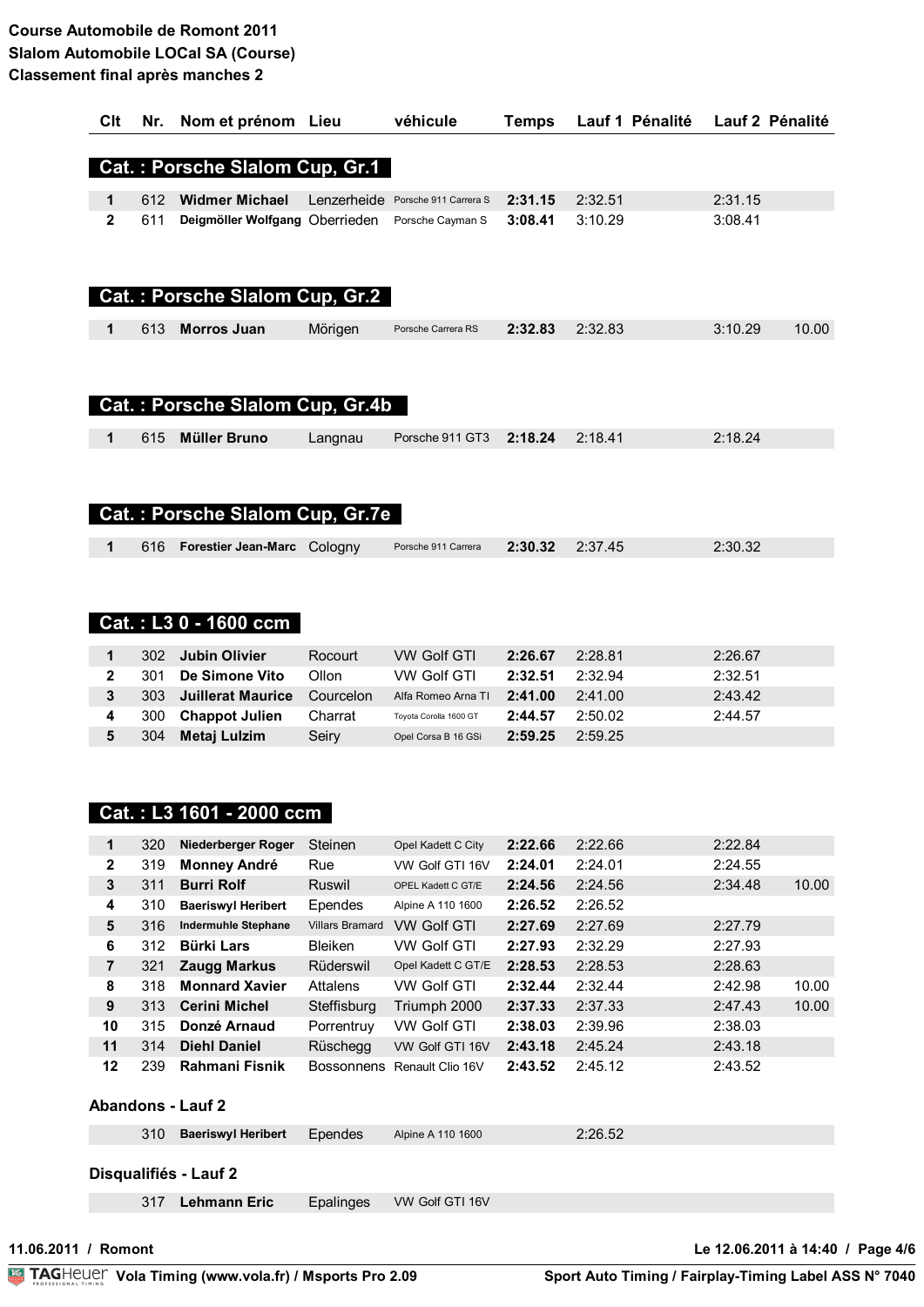| Clt              | Nr. | Nom et prénom Lieu            |                   | véhicule                   | Temps   | Lauf 1 Pénalité |       |         | Lauf 2 Pénalité |
|------------------|-----|-------------------------------|-------------------|----------------------------|---------|-----------------|-------|---------|-----------------|
|                  |     |                               |                   |                            |         |                 |       |         |                 |
|                  |     | Cat.: L3 2001 - 3500 ccm      |                   |                            |         |                 |       |         |                 |
|                  |     |                               |                   |                            |         |                 |       |         |                 |
| 1                | 325 | <b>Knaus Christian</b>        | Thierachern       | Opel Kadett C GT/E         | 2:30.35 | 2:40.18         | 10.00 | 2:30.35 |                 |
| $\mathbf{2}$     | 331 | <b>Gueissaz Fabien</b>        | Grandson          | Mitsubishi Lancer Evo VIII | 2:35.64 | 2:35.68         |       | 2:35.64 |                 |
| $\mathbf 3$      | 326 | <b>Zoppelletto Alain</b>      | Vionnaz           | <b>BMW 323 i</b>           | 2:36.63 | 2:37.63         |       | 2:36.63 |                 |
| 4                | 330 | Dessous l'eglise Jean-luc     | Muraz             | Porsche 911 Carrera        | 2:39.99 | 2:39.99         |       | 2:40.81 |                 |
|                  |     |                               |                   |                            |         |                 |       |         |                 |
|                  |     |                               |                   |                            |         |                 |       |         |                 |
|                  |     |                               |                   |                            |         |                 |       |         |                 |
|                  |     | Cat.: L4 0 - 1600 ccm         |                   |                            |         |                 |       |         |                 |
|                  |     |                               |                   |                            |         |                 |       |         |                 |
| 1                | 411 | <b>Ribeiro Alexandre Orbe</b> |                   | Citroën Saxo 1.6 VTS       | 2:22.01 | 2:22.09         |       | 2:22.01 |                 |
| $\mathbf{2}$     | 408 | <b>Michel Ueli</b>            | Gsteigwiler       | Honda Civic 1.6 VTI        | 2:24.52 | 2:24.95         |       | 2:24.52 |                 |
| 3                | 409 | <b>Murisier Pierre</b>        | Rue               | Peugeot 106 1.6 16V        | 2:31.32 | 2:31.99         |       | 2:31.32 |                 |
| 4                | 413 | <b>Stürzinger Yves</b>        | Chamblon          | Citroën Saxo 1.6 16V       | 2:32.17 | 2:32.87         |       | 2:32.17 |                 |
| 5                | 410 | <b>Oudet Julian</b>           | Farvagny          | Citroën Saxo 1.6 16V       | 2:33.13 | 2:33.93         |       | 2:33.13 |                 |
| 6                | 400 | <b>Vionnet Emilien</b>        | Tatroz            | Suzuki Swift 1.3 GTi       | 2:35.18 | 2:36.26         |       | 2:35.18 |                 |
| 7                | 403 | <b>Bravin Bruno</b>           | Lachen            | Honda Civic 1.6 VTI        | 2:36.23 | 2:38.32         |       | 2:36.23 |                 |
| 8                | 402 | <b>Bracelli Yves</b>          | Clarens           | Peugeot 106 1.6 16V        | 2:36.28 | 2:38.34         |       | 2:36.28 |                 |
| $\boldsymbol{9}$ | 406 | <b>Froidevaux Pierre</b>      | Chézard-st-Martin | Peugeot 106 1.6 16V        | 2:39.93 | 2:39.93         |       | 2:41.10 |                 |
| 10               | 407 | Külling Andi                  | Hallau            | Peugeot 106 1.6 16V        | 2:40.57 | 2:41.63         |       | 2:40.57 |                 |
| 11               | 305 | <b>Tornare Pascal</b>         | Glovelier         | Opel Corsa A 16 GSi        | 2:41.09 | 2:41.09         |       | 2:41.26 |                 |
| 12               | 404 | <b>Corboz Dean</b>            | <b>Bex</b>        | Honda Civic 1.6 VTI        | 2:41.12 | 2:52.61         | 10.00 | 2:41.12 |                 |
| 13               | 415 | <b>Beaud Benjamin</b>         | Ecoteaux          | Citroën Saxo 1.6 VTS       | 2:46.55 | 2:46.55         |       | 2:56.18 | 10.00           |

#### **Abandons - Lauf 1**

414 Thöni Hanspeter Brienz

## Peugeot 106 1.6 16V

#### Cat.: L4 1601 - 2000 ccm

| 1              | 431 | <b>Nyffeler Daniel</b>      | Rüeggisberg       | OpeL Kadett E GSI 16       | 2:22.30 | 2:23.45 |       | 2:22.30 |       |
|----------------|-----|-----------------------------|-------------------|----------------------------|---------|---------|-------|---------|-------|
| $\mathbf{2}$   | 421 | <b>Bosshard Markus</b>      | Teufen            | Lotus Elise 111S           | 2:24.16 | 2:25.95 |       | 2:24.16 |       |
| 3              | 423 | <b>Egli Philip</b>          | Zürich            | <b>VW Scirocco GTI</b>     | 2:26.08 | 2:27.73 |       | 2:26.08 |       |
| 4              | 436 | Wegmüller Hansjürg          | Diessbach         | Lotus Elise                | 2:26.93 | 2:28.55 |       | 2:26.93 |       |
| 5              | 425 | <b>Gerber Gil</b>           | <b>Neuchâtel</b>  | Peugeot 205 GTI 1900       | 2:30.14 | 2:31.78 |       | 2:30.14 |       |
| 6              | 244 | <b>Studer Sébastien</b>     | La Chaux-de-Fonds | Renault Clio 2.0 16V       | 2:31.22 | 2:33.89 |       | 2:31.22 |       |
| $\overline{7}$ | 432 | <b>Schmied Martin</b>       | Aarwangen         | Opel Astra G 20 OPC        | 2:31.66 | 2:42.54 | 10.00 | 2:31.66 |       |
| 8              | 422 | <b>Brander Markus</b>       | Romanshorn        | Opel Kadett E GSI 16       | 2:33.27 | 2:33.27 |       | 2:41.36 | 10.00 |
| 9              | 435 | <b>Vernay Aurele</b>        | Orsieres          | Renault Clio Williams 16 V | 2:33.70 | 2:35.37 |       | 2:33.70 |       |
| 10             | 434 | Tardy Gil                   | Cossonay          | Renault Megane 2.0 16 V    | 2:35.23 | 2:35.23 |       | 2:36.21 |       |
| 11             | 428 | <b>Huwiler Denise</b>       | <b>Altwis</b>     | <b>BMW 318 iS</b>          | 2:36.84 | 2:43.60 |       | 2:36.84 |       |
| 12             | 426 | <b>Hagendorfer Michael</b>  | Jona              | Opel Astra F 20i 16V       | 2:37.14 | 2:39.63 |       | 2:37.14 |       |
| 13             | 427 | <b>Hostettler Reto</b>      | Ueken             | Toyota Carina E 2.0        | 2:37.45 | 2:46.16 | 10.00 | 2:37.45 |       |
| 14             | 430 | <b>Maurer Simon</b>         | Kirchberg         | OPEL Kadett E GSI 16       | 2:39.18 | 2:39.18 |       | 2:53.72 | 10.00 |
| 15             | 429 | Jeanmonod Frédéric          | Chaux-de-Fonds    | Renault Clio Williams 16 V | 2:40.12 | 2:42.65 |       | 2:40.12 |       |
| 16             | 420 | <b>Bérard Pierre-Yves</b>   | Vollèges          | Fiat Bravo 2.0             | 2:52.65 | 2:55.73 |       | 2:52.65 |       |
| 17             | 424 | <b>Fortiguerra Giuseppe</b> | Granges-md        | Alfa Romeo 75 - 2,0        | 2:58.83 | 3:00.51 |       | 2:58.83 |       |

Mini Cooper S

 $2:26.50$ 

 $2:26.50$ 

### Cat.: L4 2001 - 3000 ccm

445 Muzzarelli Marcel Amriswil

 $\mathbf{1}$ 11.06.2011 / Romont

Le 12.06.2011 à 14:40 / Page 5/6

2:26.83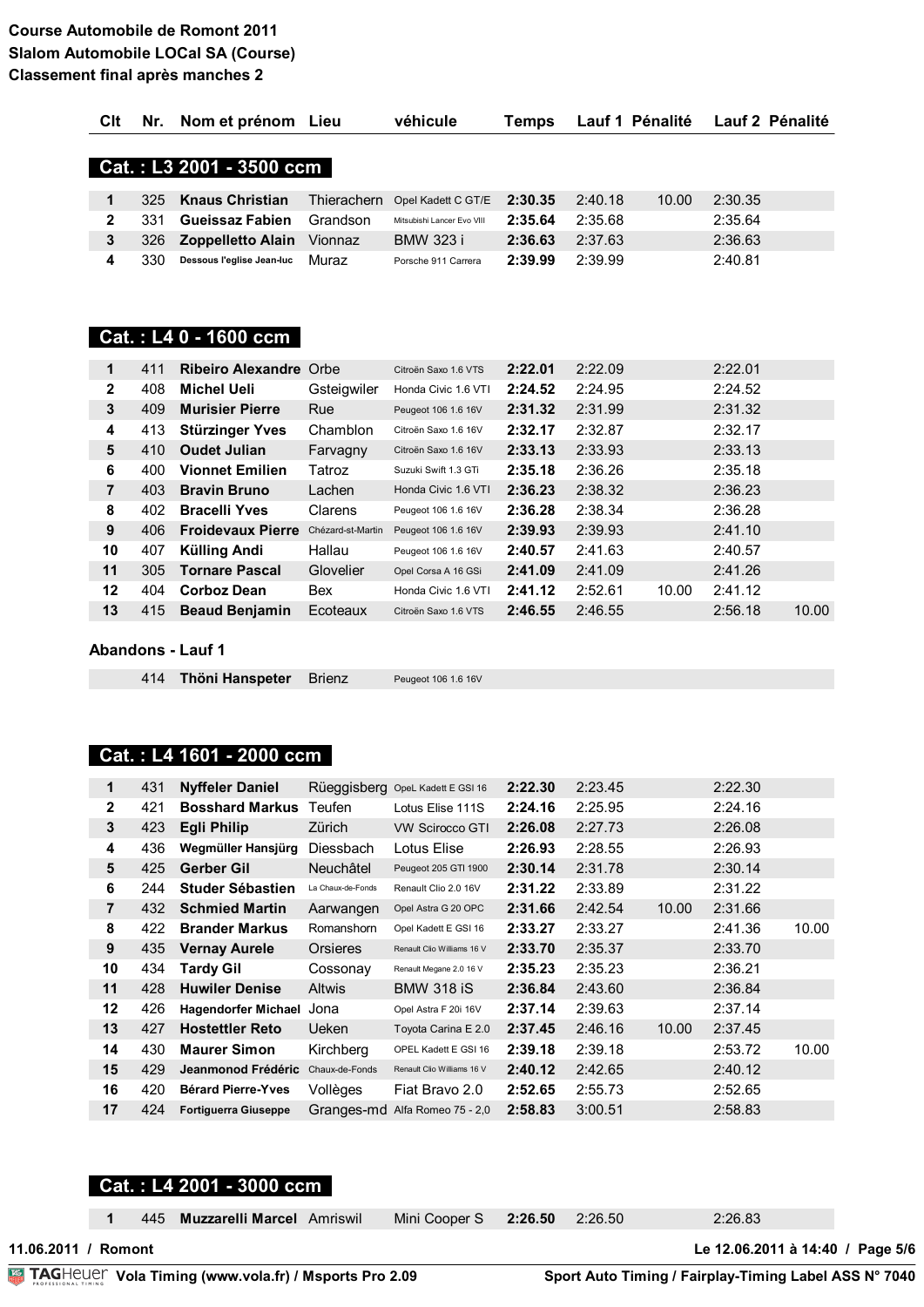| <b>C</b> lt |     | Nr. Nom et prénom Lieu     |                    | véhicule             | Temps   |         |       | Lauf 1 Pénalité Lauf 2 Pénalité |
|-------------|-----|----------------------------|--------------------|----------------------|---------|---------|-------|---------------------------------|
|             |     |                            |                    |                      |         |         |       |                                 |
|             |     | 442 Fama Thierry           | La Sarraz          | VW Polo              | 2:33.07 | 2:35.07 |       | 2:33.07                         |
|             | 405 | De Blaireville Damien      | Prez-vers-Siviriez | Citroën Saxo 1.6 VTS | 2:34.21 | 2:34.37 |       | 2:34.21                         |
| 4           |     | 443 Hambarek Mehdi Moutier |                    | <b>VW Polo</b>       | 2:34.78 | 2:34.78 |       | 2:34.86                         |
| 5.          | 441 | Darioli Mathieu            | Vetroz             | <b>BMW 325 i</b>     | 2:58.63 | 3:02.60 | 10.00 | 2:58.63                         |

### Cat.: L4 3001 - 3500 ccm

|   | 448  | <b>Picard Anthony</b>                   | Sonvillier  | Mitsubishi Lancer Evo     | 2:18.60 | 2:19.15 | 2:18.60 |
|---|------|-----------------------------------------|-------------|---------------------------|---------|---------|---------|
|   | 433  | <b>Sieber Reto</b>                      | Widnau      | Lotus Elise 111 R         | 2:21.46 | 2:21.90 | 2:21.46 |
|   | 235  | <b>Mattioni Sébastien</b>               | Courrendlin | Mazda 323                 | 2:25.66 | 2:26.41 | 2:25.66 |
| 4 | 449. | <b>Schumperli Raphael</b> La Neuveville |             | Ford Escort Cosw. 4x4     | 2:26.30 | 2:27.33 | 2:26.30 |
| 5 | 447  | Cavadini Jean-Philippe Vernier          |             | Subaru Impreza 2.0 GT 4WD | 2:34.94 | 2:34.94 |         |
| 6 | 446  | <b>Cavadini Sandrine</b>                | Prangins    | Subaru Impreza 2.0 Turbo  | 2:50.28 | 2:50.28 |         |

## Cat.: L4 3501 et plus

|  | 452 Martin Jean Philippe Villars Bozon Nissan GT-R 2:23.92 2:25.97 |                                                  |  | 2:23.92 |
|--|--------------------------------------------------------------------|--------------------------------------------------|--|---------|
|  | 2 451 Kocher Daniel                                                | Lausanne Audi S4 Av. 3.0TFSI $2:37.49$ $2:38.16$ |  | 2:37.49 |

## Cat.: LX 2501 - 3500 ccm

| 1 455 Metani Alfredo | Chêne-Bougeries Mitsubishi Lancer Evo RS $2.37.10$ $2.42.70$ $10.00$ $2.37.10$ |
|----------------------|--------------------------------------------------------------------------------|
|----------------------|--------------------------------------------------------------------------------|

Le 12.06.2011 à 14:40 / Page 6/6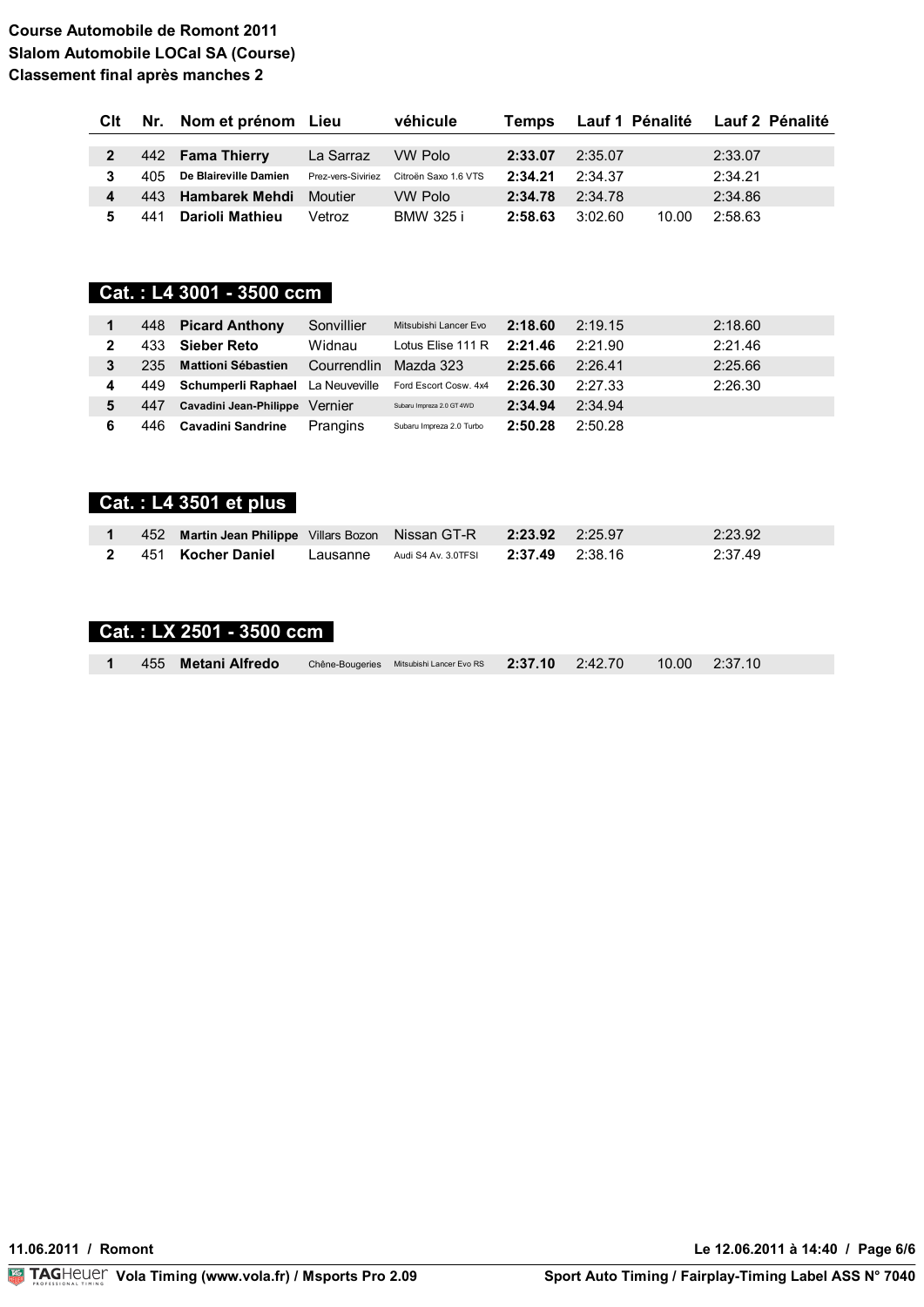



| Clt          | Nr. | Nom et prénom Lieu                     |                   | <b>Ecurie</b>           | véhicule                   | ccm  | Temps   | Lauf 1 Pénalité |                  | Lauf 2 Pénalité |
|--------------|-----|----------------------------------------|-------------------|-------------------------|----------------------------|------|---------|-----------------|------------------|-----------------|
|              |     |                                        |                   |                         |                            |      |         |                 |                  |                 |
|              |     | <b>Cat.: Porsche Drivers Challenge</b> |                   |                         |                            |      |         |                 |                  |                 |
|              |     |                                        |                   |                         | Porsche 911 GT3 3600       |      | 0.71    | 2:33.06         | 2:32.35          |                 |
| 1            | 607 | <b>Lang Daniel</b>                     | <b>Dietlikon</b>  | Daniel Lang             |                            |      |         |                 |                  |                 |
| $\mathbf{2}$ | 614 | Penalba Xavier                         | Wettswil          | Xavier Penalba          | Porsche 911 GT3 3600       |      | 0.77    | 2:25.35         | 2:26.12          |                 |
| 3            | 599 | Inauen Jakob                           | St. Peterzell     | Jakob Inauen            | Porsche 911                | 1984 | 1.65    | 2:50.39         | 2:48.74          |                 |
| 4            | 608 | <b>Salamin Antoine</b>                 | <b>Noes</b>       | Antoine Salamin         | Porsche 911 GT3 RS         | 3797 | 1.66    | 2:29.79         | 2:28.13          |                 |
| 5            | 605 | <b>Schneider Martin</b>                | Wettswil          | <b>Martin Schneider</b> | Porsche 911 GT3 3600       |      | 2.01    | 2:31.28         | 2:29.27          |                 |
| 6            | 601 | <b>Podak Heinz</b>                     | Basel             | Heinz Podak             | Porsche 968 CS             | 2989 | 2.15    | 2:57.43         | 2:55.28          |                 |
| 7            | 609 | <b>Scheer Fide</b>                     | <b>Bonstetten</b> | Fide Scheer             | Porsche 911 GT3 3600       |      | 2.39    | 2:34.49         | 2:32.10          |                 |
| 8            | 600 | Kühne Rolf                             | Wavre             | Rolf Kühne              | Porsche Boxster            | 2687 | 3.18    | 2:51.93         | 2:48.75          |                 |
| 9            | 602 | <b>Rohr Arnold</b>                     | Hunzenschwil      | Arnold Rohr             | Porsche 968                | 2989 | 11.40   | 2:52.94         | 2:41.54<br>10.00 |                 |
| 10           | 606 | <b>Heiniger Sonja</b>                  | Jona              | Sonja Heiniger          | Porsche 911 Turbo 3.6 6116 |      | 1:00.24 | 2:55.89         | 3:56.13          | 1:00.00         |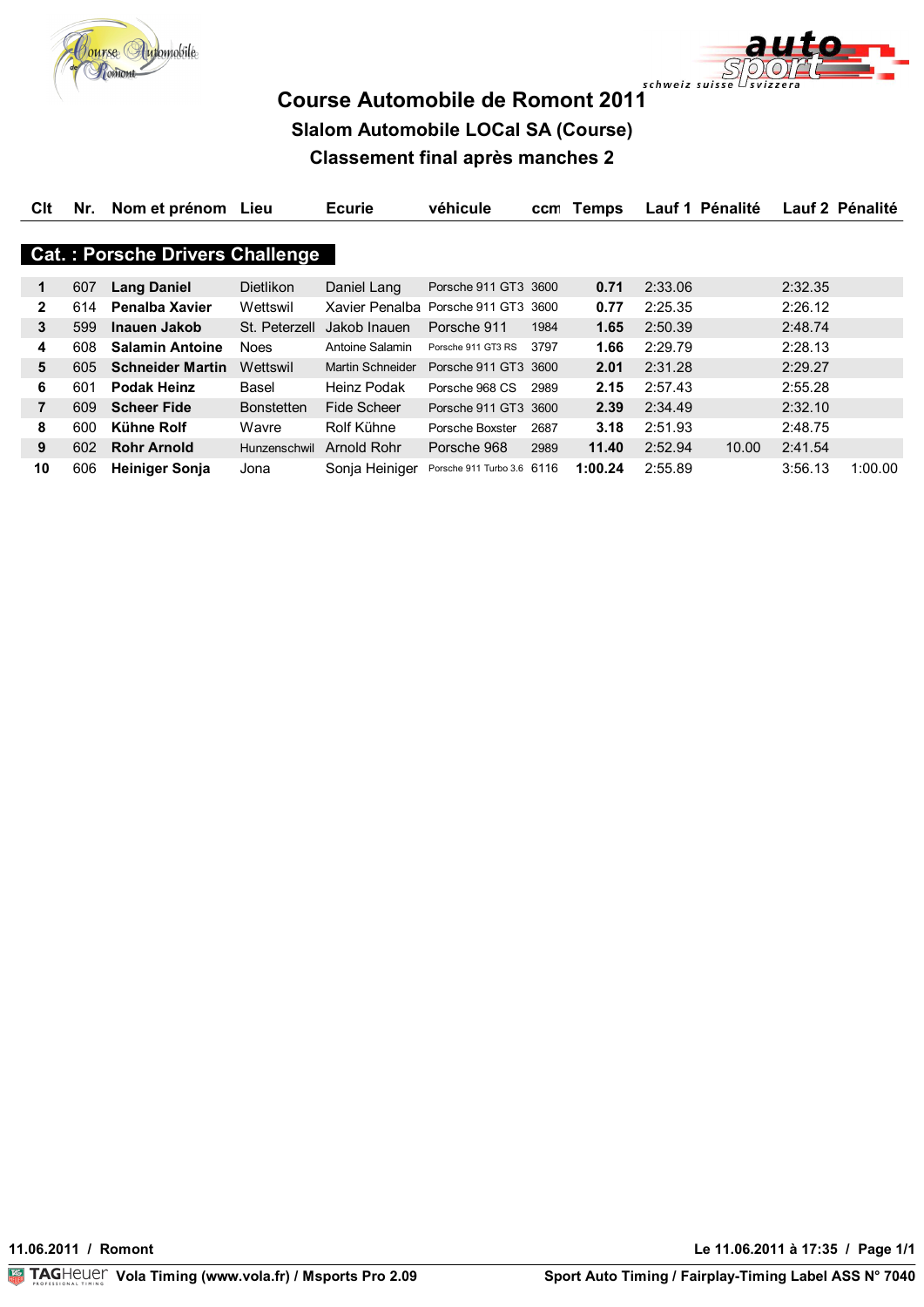



| <b>Clt</b>       | Nr.        | Nom et prénom Lieu                                             |                        | véhicule                                        | <b>Temps</b>       |                    | Lauf 1 Pénalité |                    | Lauf 2 Pénalité |
|------------------|------------|----------------------------------------------------------------|------------------------|-------------------------------------------------|--------------------|--------------------|-----------------|--------------------|-----------------|
| $\mathbf 1$      | 615        | <b>Müller Bruno</b>                                            | Langnau                | Porsche 911 GT3                                 | 2:18.24            | 2:18.41            |                 | 2:18.24            |                 |
| $\boldsymbol{2}$ | 448        | <b>Picard Anthony</b>                                          | Sonvillier             | Mitsubishi Lancer Evo                           | 2:18.60            | 2:19.15            |                 | 2:18.60            |                 |
| $\mathbf 3$      | 433        | <b>Sieber Reto</b>                                             | Widnau                 | Lotus Elise 111 R                               | 2:21.46            | 2:21.90            |                 | 2:21.46            |                 |
| 4                | 256        | <b>Clement Christian Schmerikon</b>                            |                        | Toyota Celica 2000 GT Coup                      | 2:21.99            | 2:21.99            |                 | 2:22.18            |                 |
| ${\bf 5}$        | 411        | Ribeiro Alexandre Orbe                                         |                        | Citroën Saxo 1.6 VTS                            | 2:22.01            | 2:22.09            |                 | 2:22.01            |                 |
| 6                | 431        | <b>Nyffeler Daniel</b>                                         |                        | Rüeggisberg OpeL Kadett E GSI 16                | 2:22.30            | 2:23.45            |                 | 2:22.30            |                 |
| $\overline{7}$   | 320        | Niederberger Roger                                             | Steinen                | Opel Kadett C City                              | 2:22.66            | 2:22.66            |                 | 2:22.84            |                 |
| 8                | 271        | <b>Golay Philippe</b>                                          | Montricher             | Caterham Seven CSR 200                          | 2:23.37            | 2:24.37            |                 | 2:23.37            |                 |
| $\boldsymbol{9}$ | 452        | <b>Martin Jean Philippe</b>                                    | <b>Villars Bozon</b>   | Nissan GT-R                                     | 2:23.92            | 2:25.97            |                 | 2:23.92            |                 |
| 10               | 319        | <b>Monney André</b>                                            | Rue                    | VW Golf GTI 16V                                 | 2:24.01            | 2:24.01            |                 | 2:24.55            |                 |
| 11               | 421        | <b>Bosshard Markus</b>                                         | Teufen                 | Lotus Elise 111S                                | 2:24.16            | 2:25.95            |                 | 2:24.16            |                 |
| 12               | 408        | <b>Michel Ueli</b>                                             | Gsteigwiler            | Honda Civic 1.6 VTI                             | 2:24.52            | 2:24.95            |                 | 2:24.52            |                 |
| 13               | 311        | <b>Burri Rolf</b>                                              | Ruswil                 | OPEL Kadett C GT/E                              | 2:24.56            | 2:24.56            |                 | 2:34.48            | 10.00           |
| 14               | 231        | <b>Icmen Josef</b>                                             | Biel                   | Opel Astra F20                                  | 2:24.85            | 2:26.55            |                 | 2:24.85            |                 |
| 15               | 235        | <b>Mattioni Sébastien</b>                                      | Courrendlin            | Mazda 323                                       | 2:25.66            | 2:26.41            |                 | 2:25.66            |                 |
| 16               | 132        | Lüdi Daniele                                                   | Losone                 | Subaru ImprezaSTiWRX 4WD                        | 2:25.93            | 2:25.93            |                 | 2:26.25            |                 |
| 17               | 423        | <b>Egli Philip</b>                                             | Zürich                 | <b>VW Scirocco GTI</b>                          | 2:26.08            | 2:27.73            |                 | 2:26.08            |                 |
| 18               | 136        | Ruffieux Jérôme                                                | Crésuz                 | Subaru WRX STI 2.5T AWD                         | 2:26.12            | 2:27.85            |                 | 2:26.12            |                 |
| 19               | 234        | <b>Mantadakis losif</b>                                        | Kloten                 | Renault Clio 2.0 16v                            | 2:26.13            | 2:26.78            |                 | 2:26.13            |                 |
| 20               | 449        | Schumperli Raphael                                             | La Neuveville          | Ford Escort Cosw. 4x4                           | 2:26.30            | 2:27.33            |                 | 2:26.30            |                 |
| 21               | 217        | <b>Barraud Alain</b>                                           | Echandens              | Renault Clio 2.0 16V                            | 2:26.35            | 2:28.58            |                 | 2:26.35            |                 |
| 22               | 445        | <b>Muzzarelli Marcel</b>                                       | Amriswil               | Mini Cooper S                                   | 2:26.50            | 2:26.50            |                 | 2:26.83            |                 |
| 23               | 310        | <b>Baeriswyl Heribert</b>                                      | Ependes                | Alpine A 110 1600                               | 2:26.52            | 2:26.52            |                 |                    |                 |
| 24               | 302        | Jubin Olivier                                                  | Rocourt                | <b>VW Golf GTI</b>                              | 2:26.67            | 2:28.81            |                 | 2:26.67            |                 |
| 25               | 436        | Wegmüller Hansjürg                                             | Diessbach              | Lotus Elise                                     | 2:26.93            | 2:28.55            |                 | 2:26.93            |                 |
| 26               | 208        | Pilia Ouilian                                                  | Vessy                  | Peugeot 106 1.6 16V                             | 2:26.99            | 2:28.02            |                 | 2:26.99            |                 |
| 27               | 218        | <b>Blum Hansueli</b>                                           | Wetzikon               | Lotus Elise                                     | 2:27.53            | 2:28.40            |                 | 2:27.53            |                 |
| 28               | 316        | <b>Indermuhle Stephane</b>                                     | <b>Villars Bramard</b> | <b>VW Golf GTI</b>                              | 2:27.69            | 2:27.69            |                 | 2:27.79            |                 |
| 29               | 312        | <b>Bürki Lars</b>                                              | <b>Bleiken</b>         | <b>VW Golf GTI</b>                              | 2:27.93            | 2:32.29            |                 | 2:27.93            |                 |
| 30               | 270        | <b>Gohl Daniel</b>                                             | Richterswil            | Caterham SuperSeven 2.0-16                      | 2:28.16            | 2:37.42            | 10.00           | 2:28.16            |                 |
| 31               | 221        | <b>Mantadakis Georgios</b>                                     | Oberengstringen        | Renault Clio 2.0 16V                            | 2:28.34            | 2:28.75            |                 | 2:28.34            |                 |
| 32               | 321        | <b>Zaugg Markus</b>                                            | Rüderswil              | Opel Kadett C GT/E                              | 2:28.53            | 2:28.53            |                 | 2:28.63            |                 |
| 33               | 131        | Jaquemet Alain                                                 | Ferlens                | Seat Leon 2.0 Cupra R                           | 2:29.03            | 2:30.22            |                 | 2:29.03            |                 |
| 34               | 133        | <b>Neuhaus Anton</b>                                           | <b>Tafers</b>          | Ford Sierra Cosworth RS                         | 2:29.08            | 2:29.08            |                 | 2:39.69            | 10.00           |
| 35               | 425        | <b>Gerber Gil</b>                                              | Neuchâtel              | Peugeot 205 GTI 1900                            | 2:30.14            | 2:31.78            |                 | 2:30.14            |                 |
| 36               | 504        | <b>Eggenberger Fabian</b>                                      | Zürich                 | Suzuki Swift Sport 1.6<br>Renault Megane RS 250 | 2:30.25            | 2:30.36            |                 | 2:30.25            |                 |
| 37<br>38         | 130<br>616 | <b>Charpilloz Patrick Pinsec</b><br><b>Forestier Jean-Marc</b> |                        | Porsche 911 Carrera                             | 2:30.30<br>2:30.32 | 2:30.30<br>2:37.45 |                 | 2:30.60<br>2:30.32 |                 |
| 39               | 325        | <b>Knaus Christian</b>                                         | Cologny<br>Thierachern | Opel Kadett C GT/E                              | 2:30.35            | 2:40.18            | 10.00           | 2:30.35            |                 |
| 40               | 511        | <b>Fehr Sandro</b>                                             | Rorschacherberg        | Suzuki Swift Sport 1.6                          | 2:30.40            | 2:40.66            | 10.00           | 2:30.40            |                 |
| 41               | 252        | <b>Ottavio Stevan</b>                                          | St. Antonio            | BMW M3                                          | 2:30.80            | 2:30.80            |                 | 2:38.68            | 10.00           |
| 42               | 230        | <b>Gunziger Patrick</b>                                        | Orpund                 | Opel Astra F20                                  | 2:30.88            | 2:30.88            |                 | 2:31.42            |                 |
| 43               | 501        | <b>Flammer Patrick</b>                                         | Glarus                 | Suzuki Swift Sport 1.6                          | 2:30.90            | 2:30.90            |                 | 2:30.96            |                 |
| 44               | 612        | <b>Widmer Michael</b>                                          | Lenzerheide            | Porsche 911 Carrera S                           | 2:31.15            | 2:32.51            |                 | 2:31.15            |                 |
| 45               | 244        | <b>Studer Sébastien</b>                                        | La Chaux-de-Fonds      | Renault Clio 2.0 16V                            | 2:31.22            | 2:33.89            |                 | 2:31.22            |                 |
| 46               | 409        | <b>Murisier Pierre</b>                                         | Rue                    | Peugeot 106 1.6 16V                             | 2:31.32            | 2:31.99            |                 | 2:31.32            |                 |
| 47               | 260        | <b>Sarrasin Eddy</b>                                           | Vollèges               | Subaru Impreza 2.0 4WD                          | 2:31.39            | 2:34.93            |                 | 2:31.39            |                 |
| 48               | 432        | <b>Schmied Martin</b>                                          | Aarwangen              | Opel Astra G 20 OPC                             | 2:31.66            | 2:42.54            | 10.00           | 2:31.66            |                 |

11.06.2011 / Romont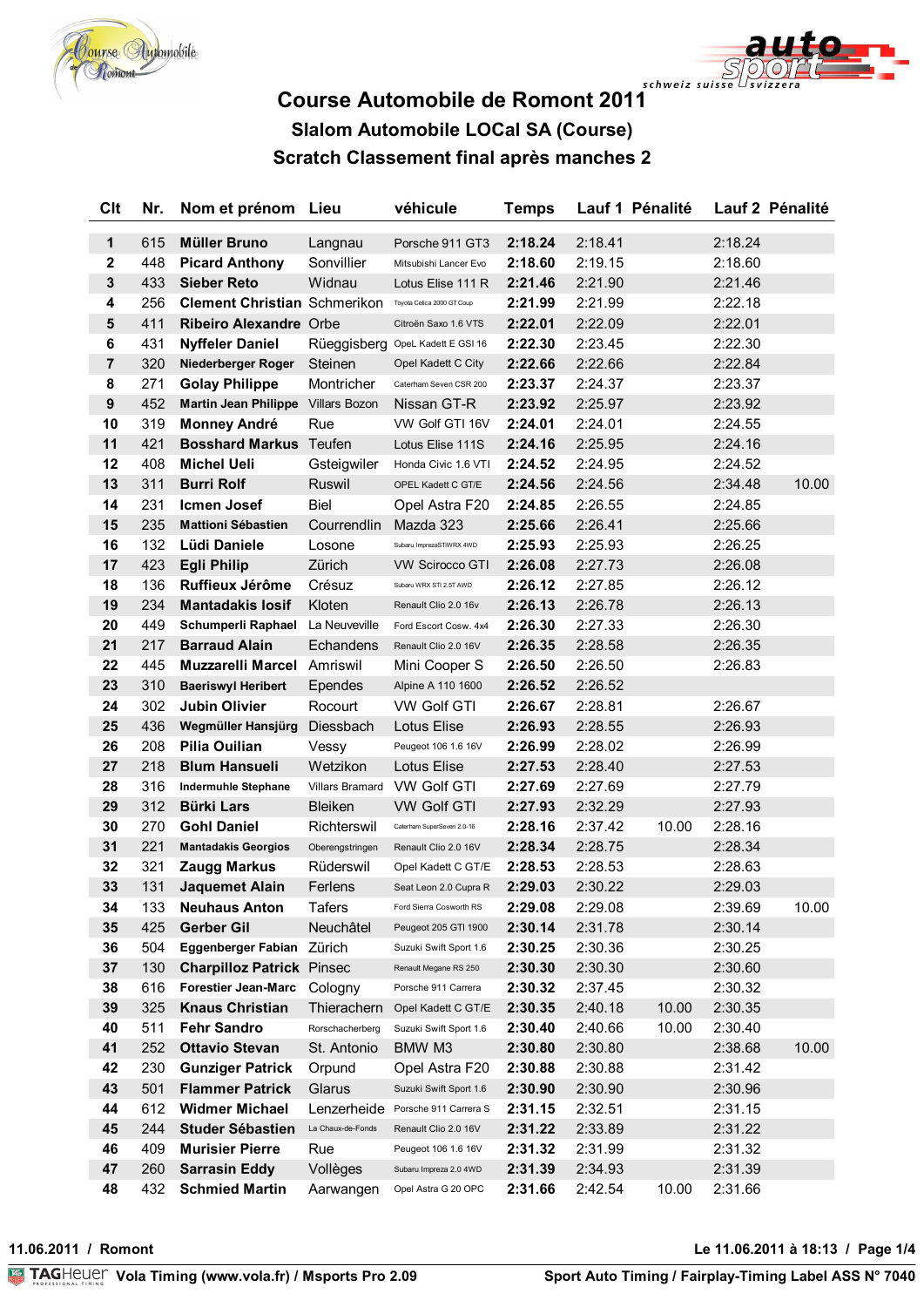| <b>Clt</b> | Nr.        | Nom et prénom Lieu                                 |                    | véhicule                                         | <b>Temps</b>       |                    | Lauf 1 Pénalité |                    | Lauf 2 Pénalité |
|------------|------------|----------------------------------------------------|--------------------|--------------------------------------------------|--------------------|--------------------|-----------------|--------------------|-----------------|
| 49         | 257        | <b>Curchod Sébastien</b>                           | St-légier          | Ford Focus RS                                    | 2:31.79            | 2:32.69            |                 | 2:31.79            |                 |
| 50         | 223        | <b>Fama Johnny</b>                                 | La Sarraz          | Renault Mégane 2.0 16V                           | 2:31.81            | 2:32.78            |                 | 2:31.81            |                 |
| 51         | 111        | <b>Bovet Pascal</b>                                | Givisiez           | Honda Civic 1.6 VTI                              | 2:31.95            | 2:31.95            |                 | 2:33.71            |                 |
| 52         | 117        | <b>Gauthey Jean-Michel</b>                         | Champagne          | Renault Clio 2.0 16V                             | 2:31.99            | 2:33.39            |                 | 2:31.99            |                 |
| 53         | 255        | Savoy Joël                                         | <b>Attalens</b>    | Ford Focus RS                                    | 2:32.15            | 2:34.81            |                 | 2:32.15            |                 |
| 54         | 413        | <b>Stürzinger Yves</b>                             | Chamblon           | Citroën Saxo 1.6 16V                             | 2:32.17            | 2:32.87            |                 | 2:32.17            |                 |
| 55         | 236        | <b>Maurer Naim</b>                                 | <b>Bern</b>        | Opel Kadett E GSI 16                             | 2:32.20            | 2:32.97            |                 | 2:32.20            |                 |
| 56         | 238        | Miglierina Edi                                     | Nidau              | Lotus Elise 111 S                                | 2:32.22            | 2:32.22            |                 | 2:39.65            | 10.00           |
| 57         | 240        | <b>Ricci Lucien</b>                                | Marin              | Lotus Elise                                      | 2:32.24            | 2:33.85            |                 | 2:32.24            |                 |
| 58         | 318        | <b>Monnard Xavier</b>                              | <b>Attalens</b>    | <b>VW Golf GTI</b>                               | 2:32.44            | 2:32.44            |                 | 2:42.98            | 10.00           |
| 59         | 207        | Meier Jürg                                         | <b>Baltenswil</b>  | Honda Civic 1.6i V-TEC                           | 2:32.47            | 2:32.47            |                 | 2:34.16            |                 |
| 60         | 301        | De Simone Vito                                     | Ollon              | <b>VW Golf GTI</b>                               | 2:32.51            | 2:32.94            |                 | 2:32.51            |                 |
| 61         | 261        | <b>Vogel Pierre</b>                                | Rennaz             | Porsche 911 Carrera 2                            | 2:32.76            | 2:32.76            |                 | 2:34.95            |                 |
| 62         | 613        | <b>Morros Juan</b>                                 | Mörigen            | Porsche Carrera RS                               | 2:32.83            | 2:32.83            |                 | 3:10.29            | 10.00           |
| 63         | 442        | <b>Fama Thierry</b>                                | La Sarraz          | <b>VW Polo</b>                                   | 2:33.07            | 2:35.07            |                 | 2:33.07            |                 |
| 64         | 410        | <b>Oudet Julian</b>                                | Farvagny           | Citroën Saxo 1.6 16V                             | 2:33.13            | 2:33.93            |                 | 2:33.13            |                 |
| 65         | 512        | <b>Gerber Meverick</b>                             | Reutigen           | Suzuki Swift Sport 1.6                           | 2:33.23            | 2:35.99            |                 | 2:33.23            |                 |
| 66         | 422        | <b>Brander Markus</b>                              | Romanshorn         | Opel Kadett E GSI 16                             | 2:33.27            | 2:33.27            |                 | 2:41.36            | 10.00           |
| 67         | 507        | <b>Gerber Thomas</b>                               | Seftigen           | Suzuki Swift Sport 1.6                           | 2:33.44            | 2:34.45            |                 | 2:33.44            |                 |
| 68         | 435        | <b>Vernay Aurele</b>                               | Orsieres           | Renault Clio Williams 16 V                       | 2:33.70            | 2:35.37            |                 | 2:33.70            |                 |
| 69         | 122        | <b>Rueedi Tobias</b>                               | Niederoesch        | Honda Integra Type-R                             | 2:34.00            | 2:43.40            | 10.00           | 2:34.00            |                 |
| 70         | 210        | <b>Saurer Armin</b>                                | Gunten             | Suzuki Swift Sport 1.6                           | 2:34.07            | 2:34.95            |                 | 2:34.07            |                 |
| 71         | 405        | De Blaireville Damien                              | Prez-vers-Siviriez | Citroën Saxo 1.6 VTS                             | 2:34.21            | 2:34.37            |                 | 2:34.21            |                 |
| 72         | 108        | <b>Schneider Damien</b>                            | Lausanne           | Peugeot 106 1.6 16V                              | 2:34.37            | 2:35.09            |                 | 2:34.37            |                 |
| 73         | 500        | <b>Spirgi Dieter</b>                               |                    | Frenkendorf Suzuki Swift Sport 1.6               | 2:34.40            | 2:34.40            |                 | 2:34.91            |                 |
| 74         | 120        | <b>Neuhaus Paul</b>                                | Plasselb           | Renault Clio 2.0 16V                             | 2:34.54            | 2:34.54            |                 | 2:37.30            |                 |
| 75         | 443        | <b>Hambarek Mehdi</b>                              | <b>Moutier</b>     | <b>VW Polo</b>                                   | 2:34.78            | 2:34.78            |                 | 2:34.86            |                 |
| 76         | 447        | Cavadini Jean-Philippe                             | Vernier            | Subaru Impreza 2.0 GT 4WD                        | 2:34.94            | 2:34.94            |                 |                    |                 |
| 77         | 400        | <b>Vionnet Emilien</b>                             | Tatroz             | Suzuki Swift 1.3 GTi                             | 2:35.18            | 2:36.26            |                 | 2:35.18            |                 |
| 78         | 434        | <b>Tardy Gil</b>                                   | Cossonay           | Renault Megane 2.0 16 V                          | 2:35.23            | 2:35.23            |                 | 2:36.21            |                 |
| 79         | 225        | <b>Frossard Ralph</b>                              | <b>Bulle</b>       | Renault Clio 2.0 16V                             | 2:35.47            | 2:37.45            |                 | 2:35.47            |                 |
| 80         | 253        | <b>Studer Maude</b>                                | La Chaux-de-Fonds  | Mini Cooper S                                    | 2:35.52            | 2:36.78            |                 | 2:35.52            |                 |
| 81         | 331        | <b>Gueissaz Fabien</b>                             | Grandson           | Mitsubishi Lancer Evo VIII                       | 2:35.64            | 2:35.68            |                 | 2:35.64            |                 |
| 82         | 220        | <b>Conus Samuel</b>                                | Romont             | <b>BMW 318 iS</b>                                | 2:35.75            | 2:35.75            |                 | 2:47.97            | 10.00           |
| 83         | 505        | <b>Plattner Rolf</b>                               | Münchenstein       | Suzuki Swift Sport 1.6                           | 2:35.76            | 2:35.76            |                 | 2:53.47            | 10.00           |
| 84         | 206        | <b>Corthésy David</b>                              | Lausanne           | Citroën Saxo 1.6 16V                             | 2:35.80            | 2:38.40            |                 | 2:35.80            |                 |
| 85         | 109        | <b>Ballmer Hugo</b>                                | Lausen             | Peugeot 106 1.6 16V                              | 2:35.87            | 2:36.85            |                 | 2:35.87            |                 |
| 86         | 215        | <b>Achermann Marc</b>                              | Vitznau            | Honda Civic Type R 3dr                           | 2:36.03            | 2:36.03            |                 | 2:44.72            | 10.00           |
| 87         | 506        | <b>Bleiker Bruno</b>                               | Bütschwil          | Suzuki Swift Sport 1.6                           | 2:36.08            | 2:36.27            |                 | 2:36.08            |                 |
| 88         | 403        | <b>Bravin Bruno</b>                                | Lachen             | Honda Civic 1.6 VTI                              | 2:36.23            | 2:38.32            |                 | 2:36.23            |                 |
| 89         | 402        | <b>Bracelli Yves</b>                               | Clarens            | Peugeot 106 1.6 16V                              | 2:36.28            | 2:38.34            |                 | 2:36.28            |                 |
| 90         | 503        | <b>Achermann Philip</b>                            | Bottmingen         | Suzuki Swift Sport 1.6                           | 2:36.40            | 2:37.55            |                 | 2:36.40            |                 |
| 91         | 326        | <b>Zoppelletto Alain</b>                           | Vionnaz            | <b>BMW 323 i</b><br><b>BMW 318 iS</b>            | 2:36.63            | 2:37.63            |                 | 2:36.63            |                 |
| 92<br>93   | 428<br>455 | <b>Huwiler Denise</b><br><b>Metani Alfredo</b>     | Altwis             |                                                  | 2:36.84            | 2:43.60            |                 | 2:36.84            |                 |
| 94         | 426        |                                                    | Chêne-Bougeries    | Mitsubishi Lancer Evo RS<br>Opel Astra F 20i 16V | 2:37.10            | 2:42.70            | 10.00           | 2:37.10<br>2:37.14 |                 |
| 95         | 229        | Hagendorfer Michael Jona<br><b>Gueniat Yolanda</b> | Wernetshausen      | Lotus Elise                                      | 2:37.14<br>2:37.22 | 2:39.63<br>2:56.80 | 10.00           | 2:37.22            |                 |
| 96         | 115        | <b>Buff Michel</b>                                 | Rennaz             | Renault Clio 2.0 16V                             | 2:37.23            | 2:38.55            |                 | 2:37.23            |                 |
| 97         | 313        | <b>Cerini Michel</b>                               | Steffisburg        | Triumph 2000                                     | 2:37.33            | 2:37.33            |                 | 2:47.43            | 10.00           |
| 98         | 106        | <b>Jaquemet Yannick</b>                            | Penthaz            | Citroen Saxo 1.6 16V                             | 2:37.39            | 2:37.39            |                 | 2:37.48            |                 |
| 99         | 427        | <b>Hostettler Reto</b>                             | Ueken              | Toyota Carina E 2.0                              | 2:37.45            | 2:46.16            | 10.00           | 2:37.45            |                 |
| 100        | 451        | <b>Kocher Daniel</b>                               | Lausanne           | Audi S4 Av. 3.0TFSI                              | 2:37.49            | 2:38.16            |                 | 2:37.49            |                 |
| 101        | 116        | <b>Chardonnens Franck Domdidier</b>                |                    | Renault Clio 2.0 16V                             | 2:37.70            | 2:37.70            |                 | 2:38.37            |                 |
|            |            |                                                    |                    |                                                  |                    |                    |                 |                    |                 |

11.06.2011 / Romont

Le 11.06.2011 à 18:13 / Page 2/4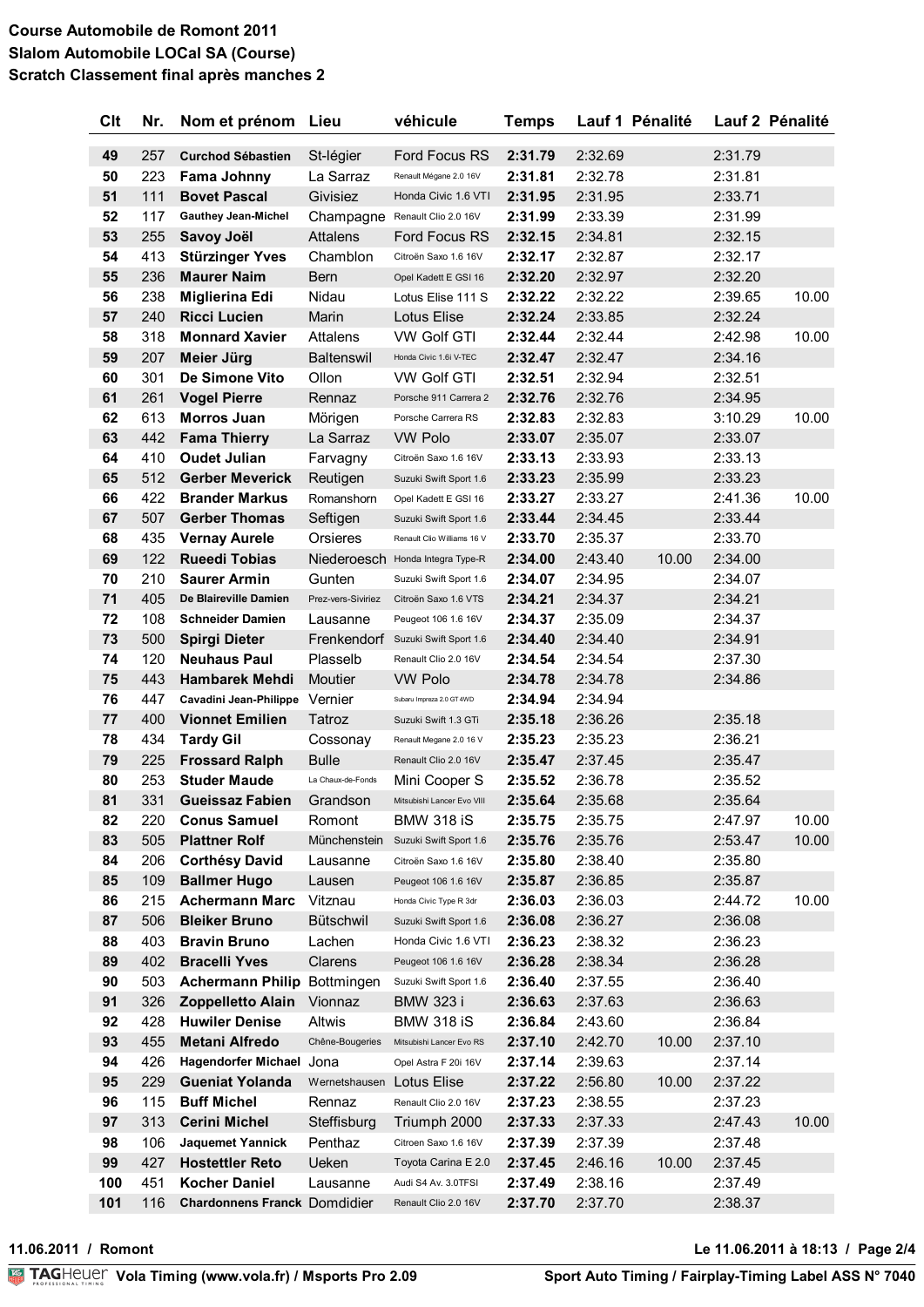| <b>Clt</b> | Nr.        | Nom et prénom Lieu                               |                             | véhicule                                         | <b>Temps</b>       |                    | Lauf 1 Pénalité |         | Lauf 2 Pénalité |
|------------|------------|--------------------------------------------------|-----------------------------|--------------------------------------------------|--------------------|--------------------|-----------------|---------|-----------------|
| 102        | 502        | <b>Gerber Bruno</b>                              | Reutigen                    | Suzuki Swift Sport 1.6                           | 2:37.91            | 2:39.12            |                 | 2:37.91 |                 |
| 103        | 315        | Donzé Arnaud                                     | Porrentruy                  | <b>VW Golf GTI</b>                               | 2:38.03            | 2:39.96            |                 | 2:38.03 |                 |
| 104        | 246        | <b>Thuner Christophe</b>                         | Genève                      | <b>VW Golf</b>                                   | 2:38.44            | 2:40.21            |                 | 2:38.44 |                 |
| 105        | 102        | Rieder Jürg                                      | Wallisellen                 | Peugeot 106 Rallye 1.3                           | 2:38.60            | 2:40.03            |                 | 2:38.60 |                 |
| 106        | 224        | <b>Favre Jeremy</b>                              | Chatel-st-Denis             | Renault Clio 2.0 16V                             | 2:38.66            | 2:42.12            |                 | 2:38.66 |                 |
| 107        | 100        | <b>Ballmer Erich</b>                             | Lausen                      | Suzuki Swift 1.3                                 | 2:38.88            |                    |                 | 2:38.88 |                 |
| 108        | 226        | <b>Gauthey Théo</b>                              | Yverdon                     | Renault Clio Williams 16 V                       | 2:38.96            | 2:40.57            |                 | 2:38.96 |                 |
| 109        | 203        | <b>Schuhmacher Ulrich</b>                        | Ueken                       | Citroën AX 14 GTI                                | 2:38.98            | 2:38.98            |                 | 2:39.32 |                 |
| 110        | 110        | <b>Blondel Francis</b>                           | Vessy                       | Citroën Saxo 1.6 VTS                             | 2:39.09            | 2:39.71            |                 | 2:39.09 |                 |
| 111        | 430        | <b>Maurer Simon</b>                              | Kirchberg                   | OPEL Kadett E GSI 16                             | 2:39.18            | 2:39.18            |                 | 2:53.72 | 10.00           |
| 112        | 406        | Froidevaux Pierre Chézard-st-Martin              |                             | Peugeot 106 1.6 16V                              | 2:39.93            | 2:39.93            |                 | 2:41.10 |                 |
| 113        | 107        | <b>Martinet Lucien</b>                           | L'isle                      | Citroën Saxo 1.6 16V                             | 2:39.98            | 2:39.98            |                 | 2:47.91 | 10.00           |
| 114        | 330        | Dessous l'eglise Jean-luc                        | Muraz                       | Porsche 911 Carrera                              | 2:39.99            | 2:39.99            |                 | 2:40.81 |                 |
| 115        | 429        | Jeanmonod Frédéric Chaux-de-Fonds                |                             | Renault Clio Williams 16 V                       | 2:40.12            | 2:42.65            |                 | 2:40.12 |                 |
| 116        | 216        | <b>Barras Loïc</b>                               | Ursy                        | VW Golf GTI 16V                                  | 2:40.15            | 2:42.15            |                 | 2:40.15 |                 |
| 117        | 508        | <b>Lee Christian</b>                             | Eglisau                     | Suzuki Swift Sport 1.6                           | 2:40.46            | 2:40.80            |                 | 2:40.46 |                 |
| 118        | 407        | <b>Külling Andi</b>                              | Hallau                      | Peugeot 106 1.6 16V                              | 2:40.57            | 2:41.63            |                 | 2:40.57 |                 |
| 119        | 254        | <b>Candido Renato</b>                            |                             | Massonnens Skoda Fabia 1.9TDI                    | 2:40.58            | 2:41.09            |                 | 2:40.58 |                 |
| 120        | 303        | <b>Juillerat Maurice</b>                         | Courcelon                   | Alfa Romeo Arna TI                               | 2:41.00            | 2:41.00            |                 | 2:43.42 |                 |
| 121        | 305        | <b>Tornare Pascal</b>                            | Glovelier                   | Opel Corsa A 16 GSi                              | 2:41.09            | 2:41.09            |                 | 2:41.26 |                 |
| 122        | 509        | <b>Gretener Marcel</b>                           | Auw                         | Suzuki Swift Sport 1.6                           | 2:41.12            | 2:41.12            |                 | 2:41.72 |                 |
| 122        | 404        | <b>Corboz Dean</b>                               | Bex                         | Honda Civic 1.6 VTI                              | 2:41.12            | 2:52.61            | 10.00           | 2:41.12 |                 |
| 124        | 213        | <b>Burnier Jean-François</b>                     | Montricher                  | Citroën Saxo 1.6 16V                             | 2:41.13            | 2:50.20            | 10.00           | 2:41.13 |                 |
| 125        | 205        | Kilchoer Stéphane                                | Farvagny-le-petit           | Peugeot 106 Rallye 1.3                           | 2:41.24            | 2:43.14            |                 | 2:41.24 |                 |
| 126        | 121        | <b>Rochat Cédric</b>                             | Le Solliat                  | <b>Ford Fiesta ST</b>                            | 2:41.69            | 2:41.70            |                 | 2:41.69 |                 |
| 127        | 510        | <b>Glesser Rebecca</b>                           | Roggwil                     | Suzuki Swift Sport 1.6                           | 2:42.45            | 2:45.07            |                 | 2:42.45 |                 |
| 128        | 249        | Vonlanthen Johan Autigny                         |                             | Honda Civic 1.6 VTI                              | 2:42.56            | 2:44.30            |                 | 2:42.56 |                 |
| 129        | 259        | <b>Reis Sébastien</b>                            | Granges-Marnand             | Ford Focus RS                                    | 2:42.91            | 2:43.31            |                 | 2:42.91 |                 |
| 130        | 314        | <b>Diehl Daniel</b>                              | Rüschegg                    | VW Golf GTI 16V                                  | 2:43.18            | 2:45.24            |                 | 2:43.18 |                 |
| 131        | 239        | Rahmani Fisnik                                   |                             | Bossonnens Renault Clio 16V                      | 2:43.52            | 2:45.12            |                 | 2:43.52 |                 |
| 132        | 137        | <b>Meylan Valentin</b>                           | Le Sentier                  | VW Golf GTI G60                                  | 2:43.61            | 2:44.69            |                 | 2:43.61 |                 |
| 133        | 251        | <b>Meylan Adrien</b>                             | Penthaz                     | BMW 325 i touring                                | 2:43.66            | 2:55.96            | 10.00           | 2:43.66 |                 |
| 134        | 204        | <b>Steiner Frédéric</b>                          | Paverne                     | <b>VW Polo</b>                                   | 2:43.74            | 2:45.02            |                 | 2:43.74 |                 |
| 135        | 241        | Savioz Kévin                                     | Saxon                       | Peugeot 306 2.0 GTI 6                            | 2:43.80            | 2:46.80            |                 | 2:43.80 |                 |
| 136        | 222        | <b>Depraz Christian</b>                          | Denges                      | Mitsubishi Eclipse GS 16V                        | 2:43.93            | 2:46.45            |                 | 2:43.93 |                 |
| 137        | 126        | Despland Aurélien                                | Senarclens                  | Citroën C2 1.6HDI 16V FAP                        | 2:44.08            | 2:44.96            |                 | 2:44.08 |                 |
| 138        | 300        | <b>Chappot Julien</b>                            | Charrat                     | Toyota Corolla 1600 GT                           | 2:44.57            | 2:50.02            |                 | 2:44.57 |                 |
| 139        | 202        | <b>Gavillet Pierre</b>                           | Esmonts                     | Fiat Panda 1.4 16V                               | 2:44.98            | 2:46.96            |                 | 2:44.98 |                 |
| 140        | 124        | <b>Weber Peter</b>                               | Oberbözberg                 | Renault Clio Sport                               | 2:45.58            | 3:06.94            | 20.00           | 2:45.58 |                 |
| 141        | 119        | <b>Monnier Gilles</b>                            | Villeneuve                  | VW Golf GTI 16V                                  | 2:45.71            | 2:45.71            |                 |         |                 |
| 142        | 245        | <b>Suter Thomas</b>                              | Wil                         | VW Scirocco 53 16V                               | 2:46.02            | 2:46.02            |                 | 2:46.04 |                 |
| 143        | 415        | <b>Beaud Benjamin</b>                            | Ecoteaux                    | Citroën Saxo 1.6 VTS                             | 2:46.55            | 2:46.55            |                 | 2:56.18 | 10.00           |
| 144        | 243        | <b>Schnegg Yan</b>                               | Oppens                      | <b>VW Golf</b>                                   | 2:47.38            | 2:50.03            |                 | 2:47.38 |                 |
| 145        | 101        | <b>Newton Warren</b>                             | Geneve                      | Suzuki Swift 1.3 4WD                             | 2:48.93            | 2:58.92            | 10.00           | 2:48.93 |                 |
| 146        | 209        | <b>Santos Daniel</b>                             | <b>Billens</b>              | Peugeot 106 1.6                                  | 2:49.55            | 2:50.85            |                 | 2:49.55 |                 |
| 147<br>148 | 201<br>446 | <b>Savoy Maurice</b><br><b>Cavadini Sandrine</b> | <b>Attalens</b><br>Prangins | Suzuki Swift 1.3 GTi<br>Subaru Impreza 2.0 Turbo | 2:49.71<br>2:50.28 | 2:50.28            |                 | 2:49.71 |                 |
| 149        | 264        | Metraux Nathanaël                                | Vallorbe                    | Nissan 200 SX                                    |                    |                    |                 | 2:50.37 |                 |
| 150        | 123        | <b>Schneider Tristan</b>                         | Chavannes/Orsonnens         | <b>BMW 320 i</b>                                 | 2:50.37<br>2:51.94 | 2:53.17<br>3:01.44 | 10.00           | 2:51.94 |                 |
| 151        | 420        | <b>Bérard Pierre-Yves</b>                        | Vollèges                    | Fiat Bravo 2.0                                   | 2:52.65            | 2:55.73            |                 | 2:52.65 |                 |
| 152        | 105        | <b>Fleury Caroline</b>                           | Chatelat                    | Peugeot 106 1.6 16V                              | 2:53.61            | 2:55.67            |                 | 2:53.61 |                 |
| 153        | 212        | <b>Vestner Sarah</b>                             | Hallau                      | Peugeot 106 1.6 16V                              | 2:54.38            | 3:05.79            |                 | 2:54.38 |                 |
| 154        | 232        | <b>Levrat Rachel</b>                             | Vuarmarens                  | <b>BMW 318is</b>                                 | 2:55.15            | 3:00.68            |                 | 2:55.15 |                 |
|            |            |                                                  |                             |                                                  |                    |                    |                 |         |                 |

11.06.2011 / Romont

#### Le 11.06.2011 à 18:13 / Page 3/4